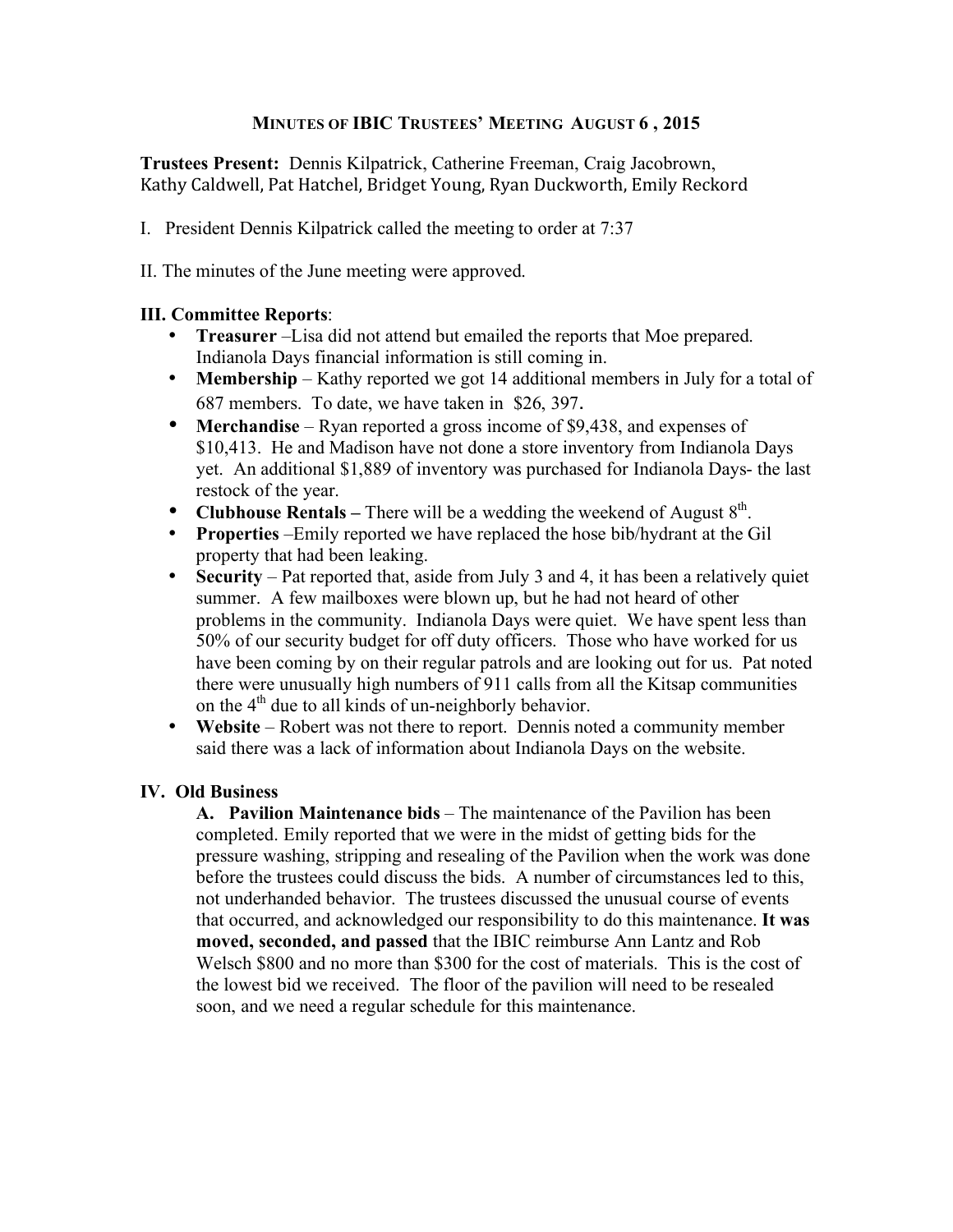### **V.

New
business**

## **A.

Independence
Day
celebration**

**1.

Fireworks
on
IBIC
property
and IBIC
responsibilities/actions**  Trustees
and
audience
members
engaged
in
a
lengthy
discussion
about fireworks and the troubles of the 4<sup>th</sup>. **MSP** that Dennis draft a letter to send to Jeff Henderson of the Indianola Port Commission, suggesting we form a committee
to
work
collaboratively
on
a
plan
for
next
year.
During
the discussion,
some
suggestions
of
possible
actions
were:
ban
fireworks
on
our IBIC
property;
temporarily
shut
down
the
dock
and
the
stairs
leading
down to
the
beach
on
July
3/4;
work
together
with
the
Indianola
Port commissioners
to
form
a
plan;
publicize
our
position
to
the
community
at large about what restrictions we are putting in place.

Stay
tuned
for
more
information
and
opportunities
about
this
critical
issue.

# B**.

Calendar
between
now
and
Sept.
3
meeting**

### **1**. **Annual
meeting
August
23
at
4
pm**

a. Ballots-were mailed today, August 6. Absentee ballots are due back no later than August  $18<sup>th</sup>$  with voting also at the meeting.

Following
the
meeting,
there
will be
a
no
host
bar
and
appetizers
to
welcome
in
the
new trustees
and
say
goodbye
to
those leaving
the
board. **b. Volunteers** are being rounded up for vote counting and to check
members
in
at
the
annual
meeting.

### **C.

Calendar
after
September
3
meeting**

1. North Kitsap Trails Oct. 10- the request to use the clubhouse on this
date
was
tabled
until
more
information
is
available
to
the
board.

2. Aaron Kithcart – use the clubhouse kitchen for Soda making-Trustees
also
need
more
information
on
this
request
before
they
can respond.

Vi. Member comments- Alexandra Hepburn asked about not receiving answers to emails she has sent. Members should be aware that the email addresses listed on the website are not functional. See email addresses below. Alexandra also asked if the
bulletin
board
would
be
replaced.

Robert
Jones
is
working
on
a
plan
for
that
and also
for
getting
the
stump
removed.
We
also
need
a
plan
to
deal
with
the
broken sugar
maple
at
the
Pavilion.

Bridget
reported
that
Robert
will
be
soliciting
input for
these
issues.

Kathy
mentioned
the
problem
we
have
had
with
our
overflowing
garbage
and recycling bins. Waste Management will NOT pick up if the lids are not completely closed
or
if
there
is
stuff
heaped
in
front
of
the
bins. Be
sure
to
see
the
pictures
in the
Breeze –
how
could
YOU
help?

Steve Hickman asked if a new category of sand building could be developed of interactive designs. Emily said it could become a Sunday event, so something like a